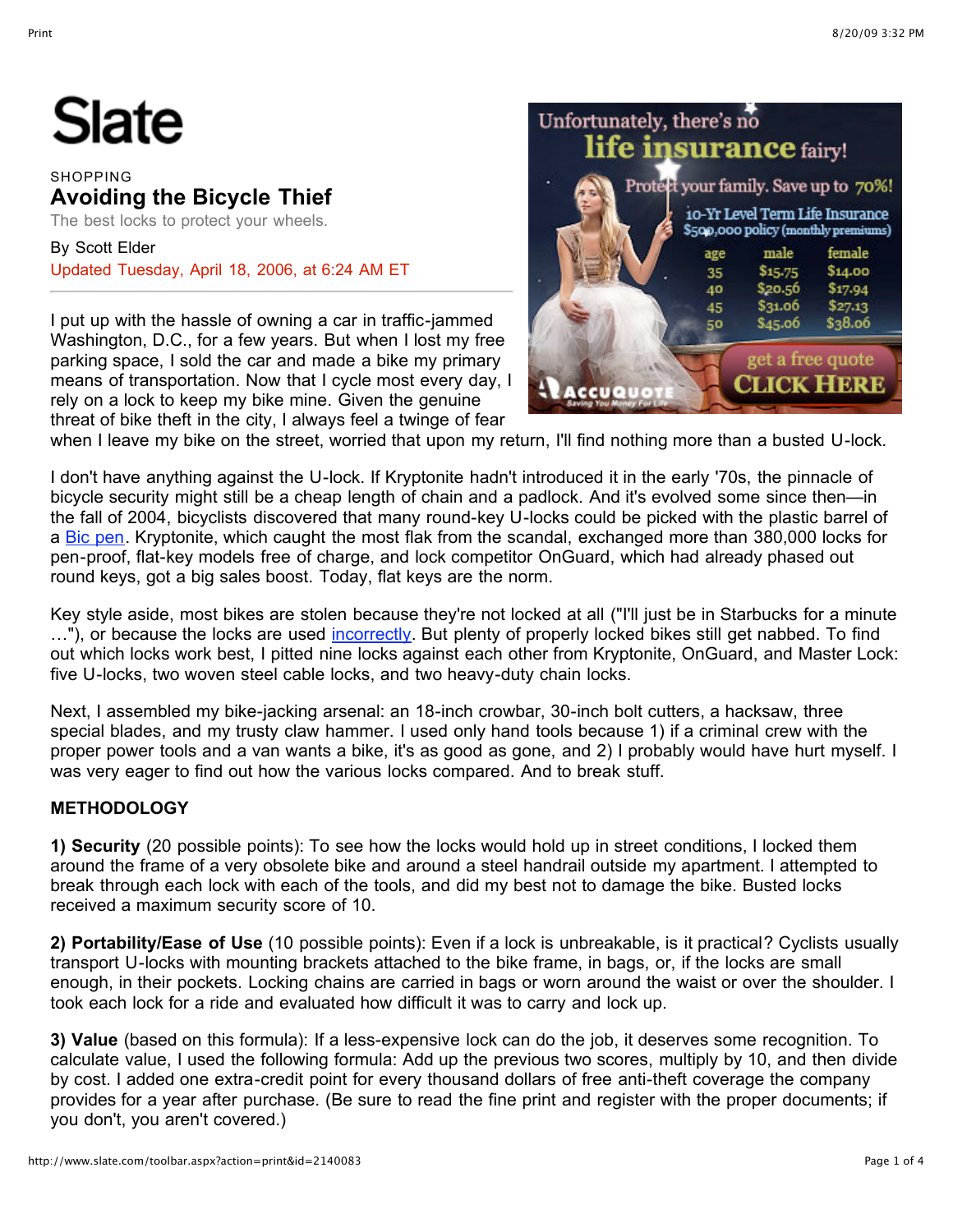#### **RANKINGS (worst to first)**

**[Akita](http://www.onguardlock.com/cables.html)** and **[Kryptonite Gorgon](http://www.kryptonitelock.com/inetisscripts/abtinetis.exe/PublicArticleDetails@public?artid=2708&atf=products_item&pgrp=20)**, both \$39.99 Pertinent Thickness: Both 20 mm Woven Steel Cables Weight: 2.6 and 2.4 pounds, respectively Free Anti-Theft Warranty: Both \$0

Despite their tough looks, I slayed the Gorgon and the Akita with both the hacksaw and the bolt cutters. Note that these locks have zero theft protection, which shows how little faith their makers have in them. Although they represent some of the thickest cable locks on the market, they didn't stand a chance. "Cable locks are a surefire way to get your bike stolen in the city," the manager of my neighborhood bike shop, [City Bikes,](http://citybikes.com/index.cfm) told me. Spend your \$40 on something else.

OnGuard Akita Security: 2 Portability/Ease of Use: 5 Value: 1.8 Total: 8.8

Kryptonite Gorgon Security: 3 Portability/Ease of Use: 5 Value: 2 Total: 10

**[Master Lock Force 3 STD U-lock](http://www.masterlockbike.com/masterlock.asp?section=bicycle&page=bike_ulocks&drill=force3)**, \$29.99

Pertinent Thickness: 13 mm Weight: 2.2 pounds Free Anti-Theft Warranty: \$1,000 for one year

The Force 3 got a perfect 10 for portability because the included mounting bracket works great and is built to last—it's much, much sturdier than those supplied with the other brands' U-locks. (Note to Kryptonite and OnGuard: Please go back to this old-school design! It works!) But security-wise, it can't be depended upon: Of the three \$30 U-locks, the Force 3 performed the worst. The metal in the shackle (the "U") is of low quality and the locking mechanism in the crossbar broke off quickly and easily. All U-locks are not created equal.

Security: 5 Portability/Ease of Use: 10 Value: 6 Total: 21

**[Kryptonite KryptoLok STD U-lock](http://www.kryptonitelock.com/inetisscripts/abtinetis.exe/PublicArticleDetails@public?artid=2785&atf=products_item&pgrp=20)**, \$29.99 Pertinent Thickness: 13 mm Weight: 2 pounds Free Anti-Theft Warranty: \$0

The Kryptonite KryptoLok showed some heart, but with the right tool even Lois Lane could bust it. It took me less than a minute to break through, since the steel in the shackle is so soft and vulnerable. The included mounting bracket is flimsy plastic junk: One of the "EZ Mount Brackets" broke when I was putting it on, resulting in a two-point portability deduction.

Security: 8 Portability/Ease of Use: 8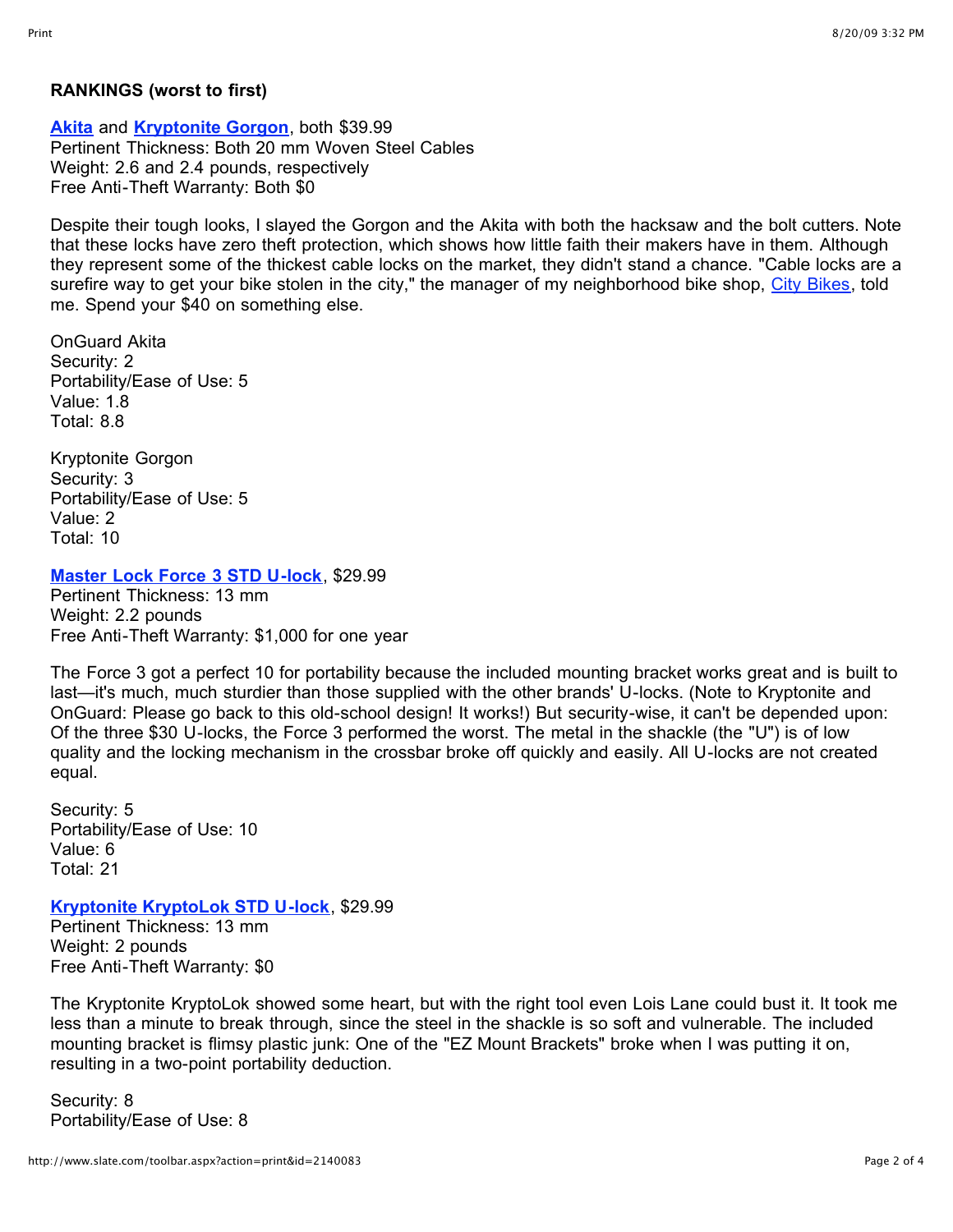Value: 5.3 Total: 21.3

#### **[OnGuard Bulldog STD U-lock](http://www.onguardlock.com/bulldog.html)**, \$29.99

Pertinent Thickness: 13 mm Shackle Weight: 2.4 pounds Free Anti-Theft Warranty: \$1,251 for one year

I neutered the Bulldog with relative ease, but its failure may have been a fluke. The manager at City Bikes tried the same breaking technique on two other Bulldogs, and both took the punishment without busting. And while my hopes were high for the sturdy-looking OnGuard mounting bracket, the City Bikes staff assured me it would eventually snap off. In fact, just as they said this, a customer entered with a broken OnGuard mount asking for a replacement—1.5 points off portability. (All warrantied OnGuard locks also lost one bonus point for value because bikes stolen in New York state, and bikes jacked with power tools, aren't covered by their warranty, nor are bikes swiped from bike messengers or deliverymen.)

Security: 10 Portability/Ease of Use: 8.5 Value: 6.4 Total: 24.9

#### **[OnGuard Beast 3-feet 7-inch Chain](http://www.onguardlock.com/beastchain.html)**, \$89.99

Pertinent Thickness: 12 mm Links Weight: 9.5 pounds Free Anti-Theft Warranty: \$3,501 for one year

The Beast lives up to its name—it weighs almost 10 pounds and can take a serious beating. Unlike less hefty locks, the hacksaw and the bolt cutters barely ruined the finish on the chain. However, I did wound the Beast with the hammer. My battering dented the padlock and made it impossible to open without a screwdriver.

Apart from stowing it in a bag, my only options for transporting the Beast were to wear it as a belt or shoulder it bandolier-style, both of which were uncomfortable due to the weight. The padlock's small shackle comes completely free when you turn the key, and to lock it up you need to keep your hands on the lock, both ends of the chain, and the shackle, which I kept dropping. The design may make for a stronger lock, but the Beast was hard to control

Security: 17 Portability/Ease of Use: 3.5 Value: 4.8 Total: 25.3

**[Kryptonite New York Chain With EV Disc Lock 3-feet 3-inch Chain](http://www.kryptonitelock.com/inetisscripts/abtinetis.exe/PublicArticleDetails@public?artid=2736&atf=products_item&pgrp=20)**, \$79.95

Pertinent Thicknesses: 10 mm Links, 13 mm shackle on mini U-lock Weight: 6.1 pounds Free Anti-Theft Warranty: \$3,000 for one year

The New York Chain lock is much easier to use than the Beast. The two ends of the chain are held together by a tiny U-lock, which, unlike the Beast's padlock, doesn't separate into two pieces. It's tough, too: I didn't think this little lock could handle a full-fledged beat-down, but it shook it off and continued to work like new. I appreciated the added flexibility that comes with a chain lock—they can fit around wide things like lampposts —but I was a little disappointed with its portability. While it's definitely lighter than the Beast, it's still a load to carry. Take this for a test ride before you buy.